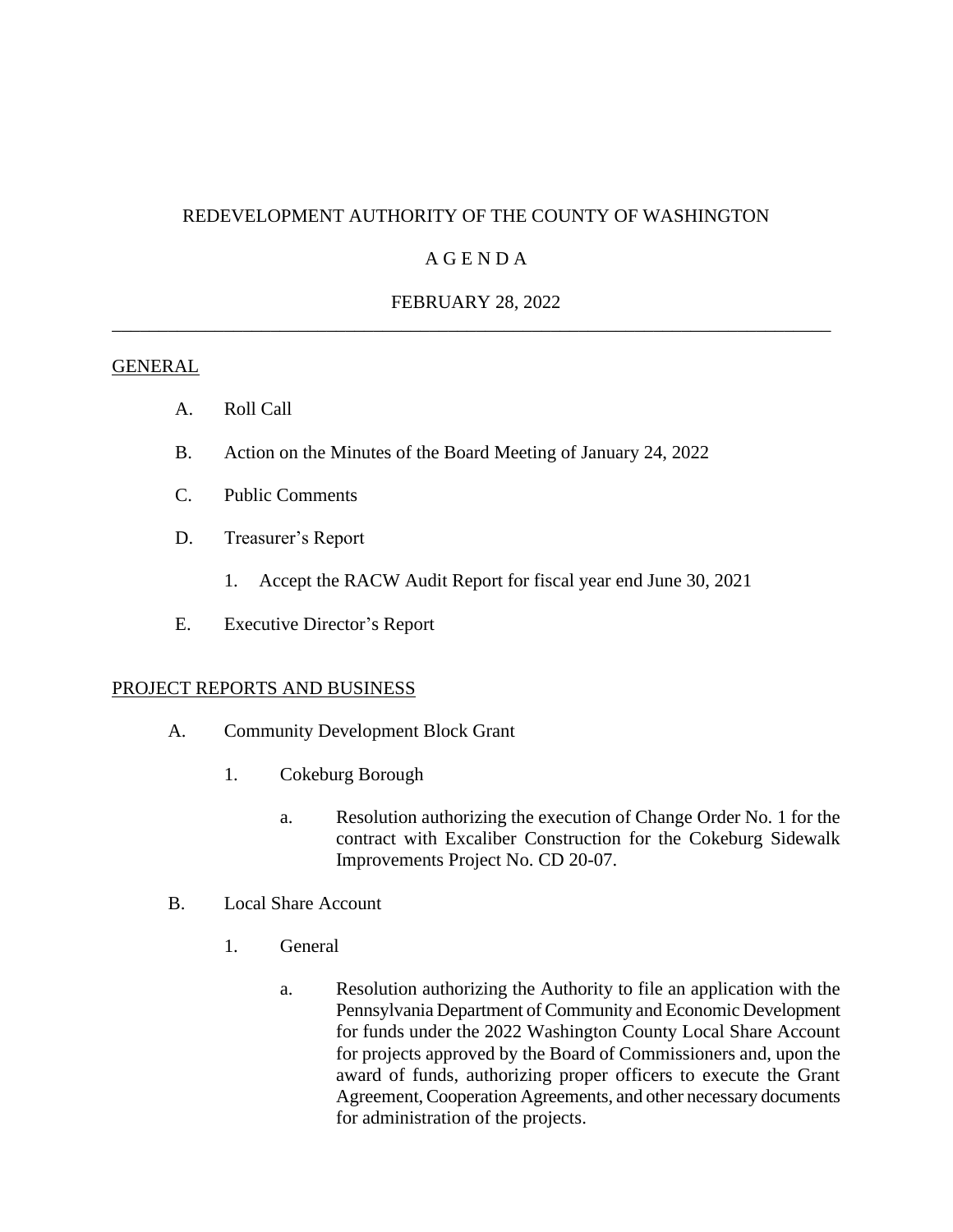- C. Pennsylvania Housing Affordability and Rehabilitation Enhancement
	- 1. Crest Avenue Apartments and Canon Apartments
		- a. Resolution authorizing the Authority to enter into contract with Canzian Johnston and Associates regarding the provision of certain architectural services relating to the Crest Avenue Apartments and Canon Apartments Roof Replacement Project Nos. PH 21-03 and PH 21-04, which said contract is to be executed on behalf of the Authority by its proper officers.
		- b. Resolution authorizing the Authority to enter in contract with the lowest responsible bidder on the Crest Avenue Apartments and Canon Apartments Roof Replacement Project Nos. PH 21-03, PH 21-04, and further authorizing the execution of appropriate contract documents by its proper officers, following approval by the Pennsylvania Housing Finance Agency (PHFA).
	- 2. New Eagle Borough
		- a. Resolution authorizing the Authority to enter into a Subrecipient Agreement with the Washington County Housing Authority for 2021 Pennsylvania Housing Affordability and Rehabilitation Enhancement (PHARE) funds, and further authorizing the execution thereof by its proper officers.
- D. Housing
	- 1. Canon, Claysville, and Crest Avenue Apartments
		- a. Resolution authorizing the submission of an application for a Statewide Local Share Assessment Grant in the amount of \$110,000 from the Commonwealth Financing Authority to be used for the replacement of the fire panel and all related equipment at Canon, Claysville, and Crest Avenue Apartments, and further authorizing proper officers of the authority to execute all necessary documents.
- E. Airport
	- 2. North Franklin Township
		- b. Resolution authorizing the execution of the Well Site Agreement and Well Site Agreement Memorandum with Range Resources for the development of a well site and access road on parcel no. 500-001-00- 00-0021-03, and further that proper officers of the Authority are hereby authorized and directed to execute all documents in conjunction therewith.